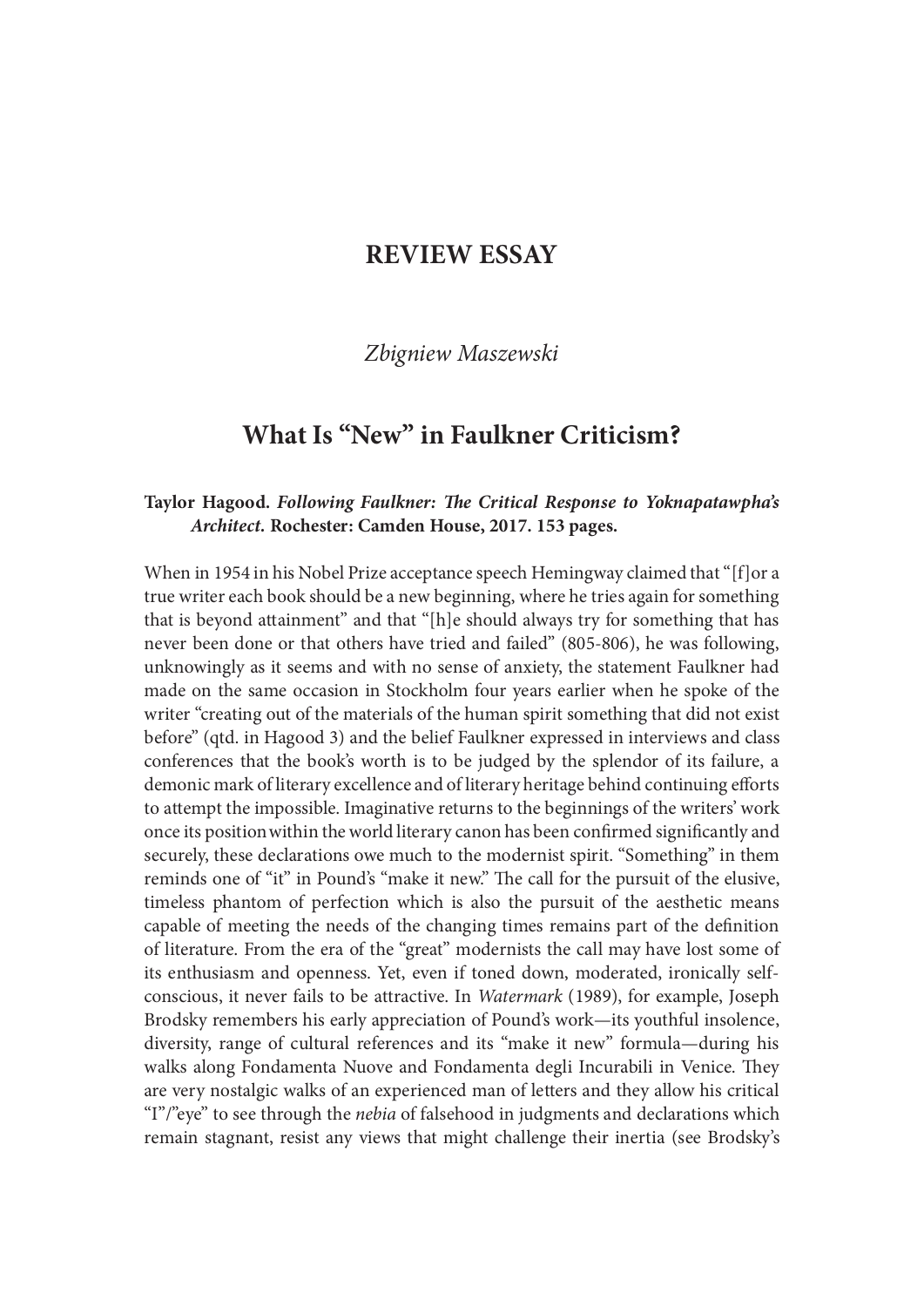#### 226 Zbigniew Maszewski

darkly anecdotal account of his and Susan Sontag's visit to the house of Olga Rudge, Pound's wife).

It is not possible to estimate the importance of the interest writers, critics, literary historians, academics and all the mutant forms of these have taken in both Faulkner's claim for originality and in Faulkner's indebtedness to others. The awareness of the magnitude of critical commentaries his work has received may prove to be something of a burden in the attempts to approach it with new energy. Yet, their number is growing and Faulkner's reputation as a master of American literature one could support one's own reputation with stands high, though perhaps not as high as it once did. "The eye of William Faulkner is a defining eye," Noel Polk wrote in the "Aterword" to Eudora Welty on William Faulkner and by the eye he meant the ways the works of southern writers "since Faulkner" tend to be perceived through the lens of Faulkner's in{uence, the patterns of evading it and of denying it, the latter providing "the most compelling evidence of how completely inescapable he [Faulkner] and his work are." It is critics rather than writers, Polk observes, who have been "overwhelmed" by Faulkner, who "have felt that Faulkner alone has defined the terms by which we can talk about the South" (75-76). Taylor Hagood's Following Faulkner: The Critical Response to Yoknapatawpha's Architect follows Polk's and other critics' concern with the question of Faulkner's legacy by elevating it to the position of a presence defining, because never satisfactorily defined by, the developments of critical thought. In the "Introduction" to the book, Hagood writes: "Oten when new modes of criticism arise critics look to test them on Faulkner's writing, which in turn bolsters his critical caché. It is partly because scholars so oten test their theories on his work that it continues to be so prominent, while at the same time theories gain prominence by engaging Faulkner" (1). Neither "oten" nor "partly" detracts from the book's merits as a tribute to the expanding body of Faulkner scholarship, although or because some of its formulations, including the one quoted above, remain disputable.

To introduce the text on various practices of "following" by emphasizing and contextualizing the importance and the relevance of its subject matter, the one being followed, is of course as conventional as it is justifiable, especially when so many predecessors have felt compelled to do the same in their own ways. Equally compelling it is to approach the phenomenon of Faulkner and the phenomenon of its recognition with the stylistic method Faulkner himself is said to have put to masterly use: antithetical complementation. The opening sentence in Hunter Cole's "Forward" to Eudora Welty on William Faulkner is: "William Faulkner, a man of small physical stature but large literary worth, cast a long shadow in every direction" (9). (The metaphor, possibly indebted to Faulkner's way of defining the credibility of fictional characters, must have caught Hagood's eye, as he writes that Flannery O'Connor's comments on Faulkner's "overpowering" status "forecast the long shadow he would cast on other writers"; 24.) An intensely private man and a public figure known for his practices of posing and role playing; a man from a backwater place of economic poverty and high level of illiteracy who became the Nobel Prize winning author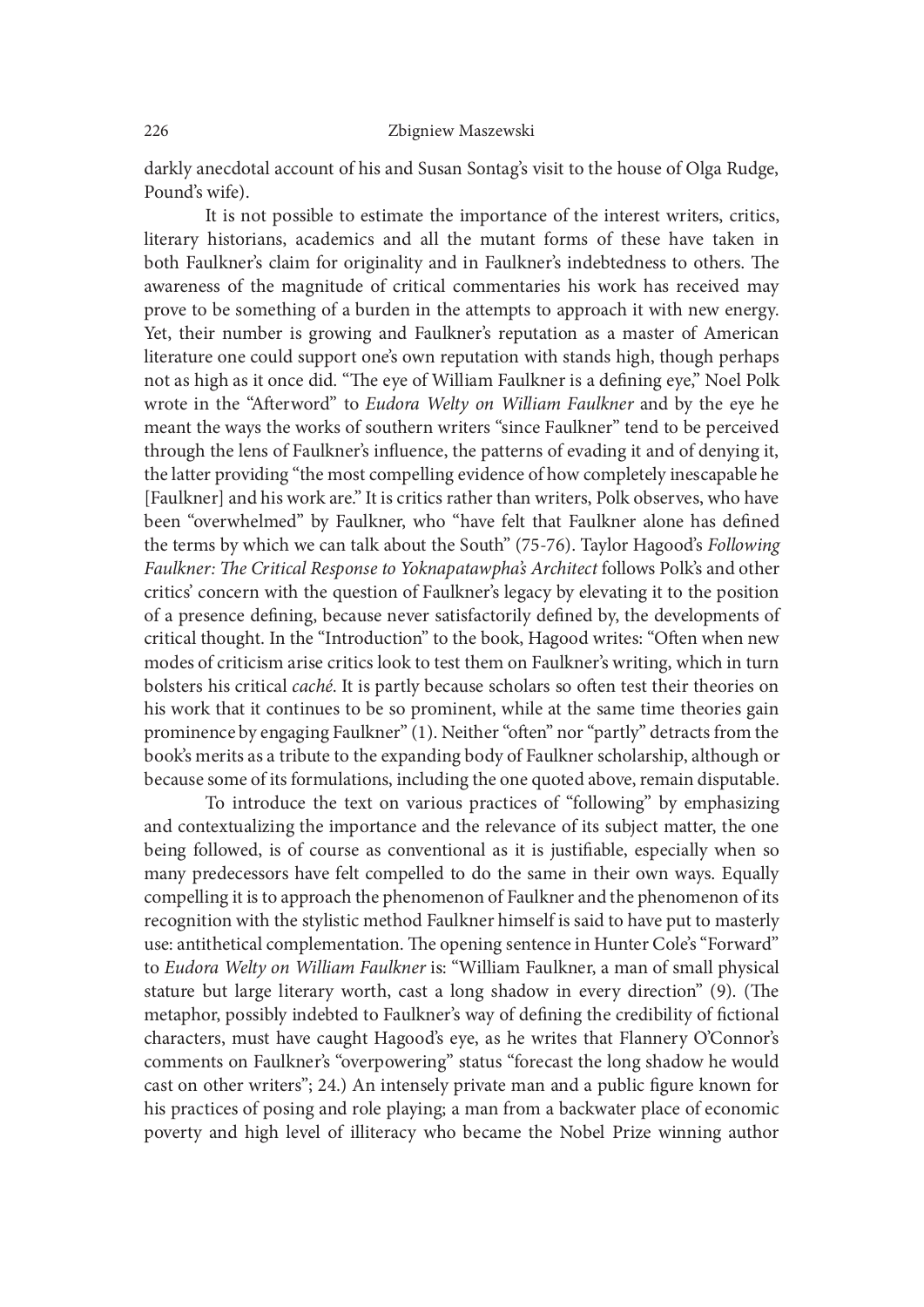of commanding vision, raising the provincial to universal, mythical dimensions; a writer whose imaginary world and the techniques he experimented with to create this world were immersed deeply in the history and culture of the American South but who himself claimed proudly and light-heartedly that when writing about his native environment he was "like a carpenter" who "uses the nearest hammer;" a writer whose work combines and reconciles the abstract and the concrete, the nuanced and the stereotypical, the disruptive and the traditional, the original and the borrowed, the insightful and the excessive—Faulkner provokes critical responses which recognize their roots in the pleasure of juxtaposition. In Following Faulkner, Hagood documents the principle and adheres to it in the titles he gives to his book's main chapters: "Genius in the Hinterland," "From New Critical Heights to Structural and Archival Groundings," "The Grip of Theory," "Global Faulkner."

The play of opposites, paradoxes and ambiguities, which can help pattern the complexity of his work, both major individual texts and their holistic organization into an expanding design, made Faulkner, in Hagood's words, "a convenient darling for the dominant movements of the 1960s and 1970s, New Criticism and structuralism" (25). It can indeed be argued that major commentaries on Faulkner dating from that period retain their strong position because, exhaustive and convincing in their own right in their own times, they provide a solid background for the flow of diverse, often contrasting perspectives they initiated. Olga W. Vickory's The Novels of William Faulkner (1959, revised in 1964); Michel Millgate's The Achievement of William Faulkner (1963, revised in 1966), Edmund L. Volpe's A Reader's Guide to William Faulkner: The Novels (1964) were among such groundbreaking books which helped, possibly continue to help, readers find their way into the complexity of Faulkner's texts and understand their role within larger contexts of world literature. Joseph Blotner's two-volume Faulkner: A Biography, first published in 1974, occupies a privileged position on the shelves of Faulkner scholars not so much for nostalgic reasons as because it is still used as an invaluable source of information about the author. Hagood's strategy is to demonstrate that these early texts on Faulkner's art and life remain helpful and informative also by raising reservations, letting us see question marks following their affirmative statements. Vickory's decisions about which summaries of Faulkner's texts to include in and which to leave out of her book might seem biased and no longer valid; Millgate's assumptions about the grounds for judging Faulkner's achievement might appear "masculinist and absolutist" (17); Volpe's claim that Faulkner's Yoknapatawpha did not evolve but was "discovered," complete with its family ghosts and intent on logic and unity, is debatable or "patently untrue" (19); Blotner's biography has "a lovingly personal touch" to its factual richness which might also account for the biographer's tendency to suppress "some unsavory details" in the writer's family life (22).

Walter J. Slatoff's Quest for Failure: A Study of William Faulkner (1960), which opens a series of presentations of books on Faulkner in the chapter "From New Critical Heights to Structural And Archival Groundings," is exemplary of the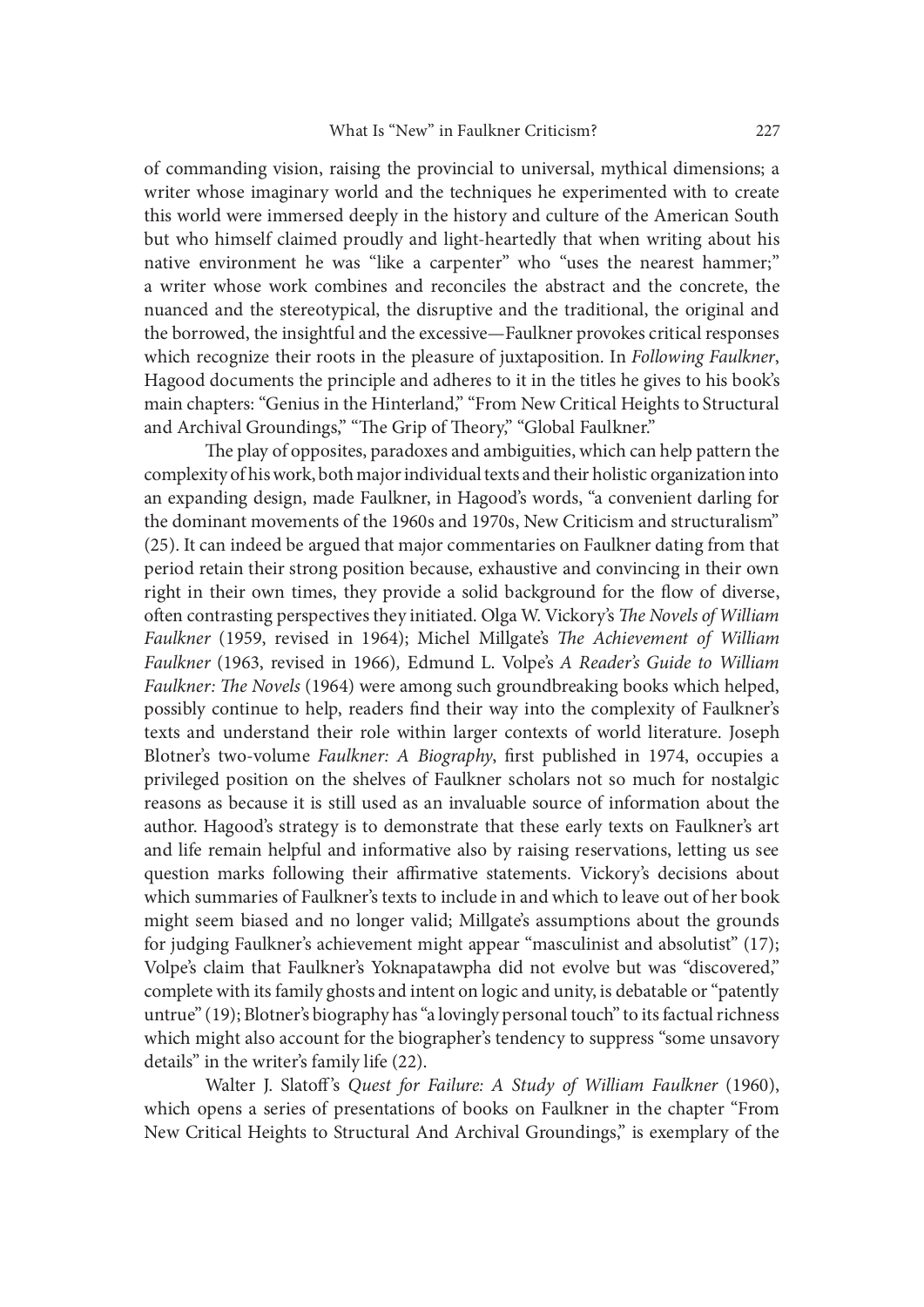#### 228 Zbigniew Maszewski

New Critical approaches to the writer's work. Statoff's concern is with Faulkner's "polar imagination," the dependence of his world upon the tensions resulting from the play of "antithetic terms" (with stasis and mobility, silence and sound receiving the critic's special attention) remains primarily of aesthetic nature. The aesthetic vein highlighting the role of binaries dominates also in Richard P. Adams's Faulkner: Myth and Motion (1968), an examination of the significance of the concept of arrested motion in Faulkner's vision, and in Panthea R. Broughton's William Faulkner: The Abstract and the Actual (1974), which recognizes the distinguishing feature of that vision in Faulkner's avoidance of the falsehoods of abstraction by identifying it, in apparent contrast to the views held by Hemingway and Faulkner's other contemporaries, with the "elusiveness of truth," the destabilizing rather than insulating truth of the actual human experience. James Gray Watson's The Snopes Dilemma: Faulkner's Trilogy (1968), Walter Brylowski's Faulkner's Olympian Laugh: Myth in the Novels (1968), Elizabeth M. Kerr's Yoknapatawpha: Faulkner's "Little Postage Stamp of Native Soil" (1969), Sally R. Page's Faulkner's Women: Characterization and Meaning (1972), and Arthur F. Kinney's Faulkner's Narrative Poetics: Style and Vision (1978) are among the other books whose contents Hagood chooses to encapsulate in his brief, one or two-paragraph long, discussions of the important contributions to Faulkner studies in the 1960s and 1970s, important for their ability to expand the range of critical perspectives and often to come into tension with each other. These two decades, Hagood writes, saw the field of Faulkner scholarship already becoming "crowded," the new individual voices finding it difficult to be "heard above the overwhelming scholarly clamor" (47). The chapter ends with the accounts of two books which attempted to accomplish the goal. In William Faulkner: Toward Yoknapatawpha and Beyond (1978), Cleanth Brooks demonstrates (for the first time on such a grand scale and with such great emphasis) how significant for the understanding of Faulkner's art is the reading of his early works, despite their imitative, Romantic leaning, and of his novels set "beyond" Yoknapatawpha (Pylon, If I Forget Thee, Jerusalem, and A Fable), despite their artistic deficiencies. Gary Lee Stonum's Faulkner's Career: An Internal Literary History (1979) (with which Hagood seems to have more patience than with Brooks's book) remains indebted to the ways New Criticism and structuralism were prepared to interpret Faulkner's vision, but it also opens up some original, unexplored theoretical territory in discussing various aspects of the concept of the writer's career, the one of particular relevance to Faulkner's being the relation between "the texts a writer has already written and the writing of new texts," the career "projected" and the career "achieved" (48).

In the third and the most substantial chapter of Following Faulkner, the "new" in the development of Faulkner studies is theoretical. As Hagood, in an intentionally provocative and hopefully refreshing way, introduces the subject of that section of his work, Faulkner's critics of the 1980s "needed something new to discuss if they were going to be able to carve up space for themselves" (50). The new in Faulkner criticism of the time embraced the emerging approaches to innovative linguistic and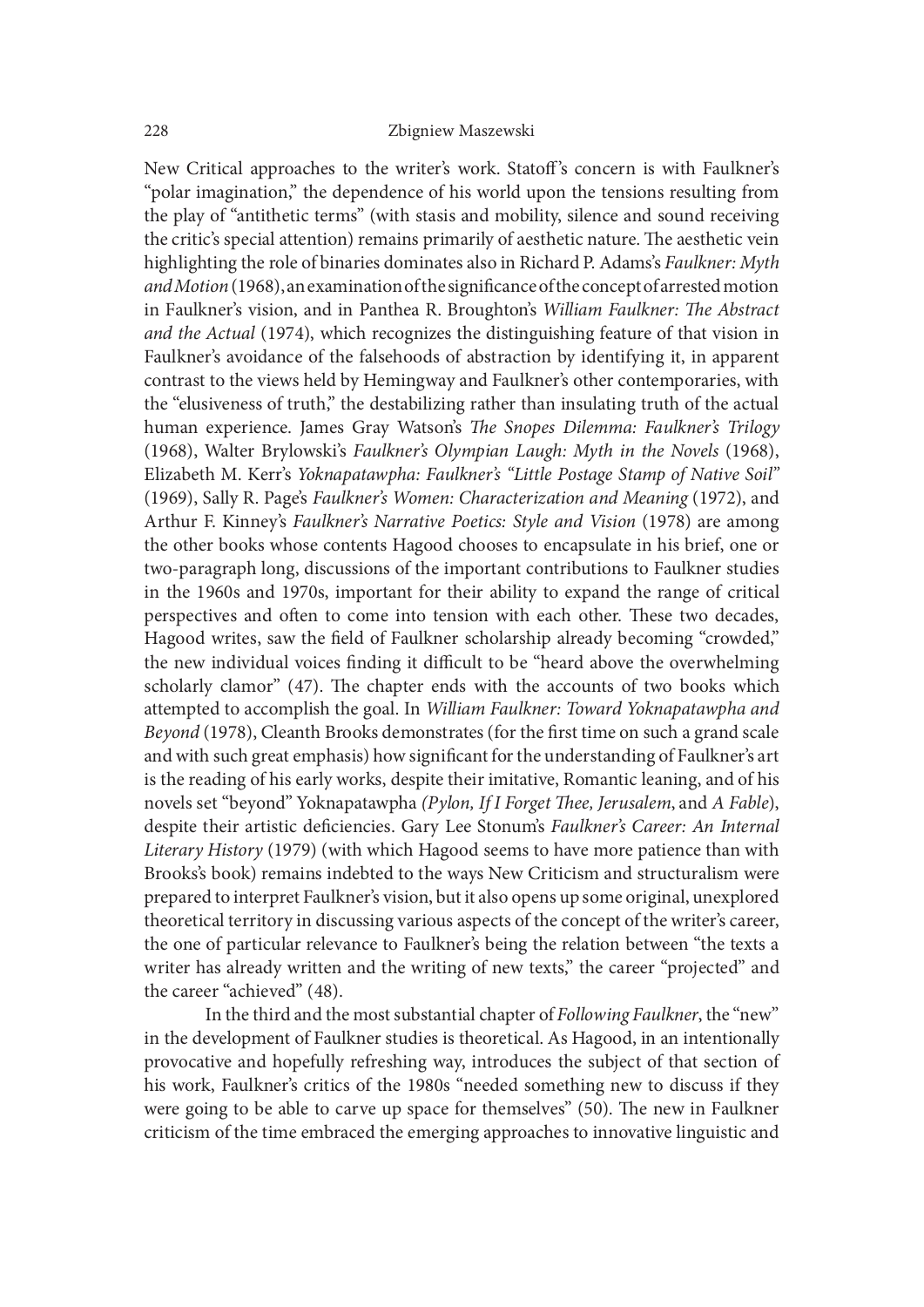psychological studies. It both followed and helped articulate the need to address hitherto largely neglected or repressed areas in literary scholarship, including language's, literature's and criticism's own dependence on ideological, social, political forces defined by the notions of race, ethnicity and gender. The theoretical "grip" on Faulkner, at its strongest representational level associated with the names of Barthes, Derrida, Lacan and Kristeva, commanded discursive modes which meant to "decenter" the writer's work on the one hand, but tended to enclose it within a hermetic, often jargon-ridden and mostly "European-based" perspectives on the other. Having acknowledged the above in anticipation of and in contrast to some critical texts on Faulkner which were to appear at the end of the twentieth and the beginning of the twenty-first centuries, Hagood proceeds with his task of providing, in chronological order, synthetic descriptions of the interpretative efforts which seem to have lost little of their power of influence. The chapter's main focus allows him to return briefly to a number of books on Faulkner's work dating from the 1970s but having their lines of argumentation rooted firmly in the theoretical ground. He claims John T. Irwin's Doubling and Incest /Repetition and Revenge (1975) to be "a tour-deforce of theory-based criticism" (56), an early attempt to investigate the mechanism of "following," voluntary or involuntary, in the textual patterns. Irwin's approach is psychoanalytical. It reads connections between Quentin Compson's own story as he tells it in The Sound and the Fury and as he tells it by telling the story of Thomas Sutpen in Absalom, Absalom! in terms of the novels' correspondences with Freud's work, itself in dialogical relationship of influence with Nietzsche's thought. Though it fails to capture the complexity of the Southern social setting, Myra Jehlen's Class and Character in Faulkner's South (1976) is given credit for effectively breaking away with the New Critical tendency to disregard a "sense of history," shaping rather than providing a background to Faulkner's major texts. Donald M. Kartinger's interest in the "protean," the "unstable," the "deferred" (with The Sound and the Fury and As I Lay Dying productively illuminated by it) places his The Fragile Thread: The Meaning of Form in Faulkner's Novels (1979) in the vicinity of admittedly the most thorough and insightful discussion of Faulkner to be attempted from Derrida's viewpoint: John Matthews's The Play of Faulkner's Language (1982). Matthews's "play" with the two posits the {uid substance of "partnership" between Faulkner's Southern practice of storytelling and Derrida's poststructuralist practice of decentering, for both the text never attaining, nor truly wishing to attain, any satisfactory level of permanence in the meaning beyond its own self-regenerative drive. Such is also the critical angle adopted by the French critic André Bleikasten whose early work on Faulkner dates from the 1970s but whose greatest contribution to the field (which Hagood recognizes by having it open the list of those in "the grip of theory") is The Ink of Melancholy: Faulkner's Novels from "The Sound and the Fury" to "Light in August," published in 1990. The center which Bleikasten finds and celebrates in Faulkner's novels is that of loss, an emptiness never to be filled by expanding layers of textual sedimentation and repeated efforts to construct a self, for a writer a source of creative freedom, for the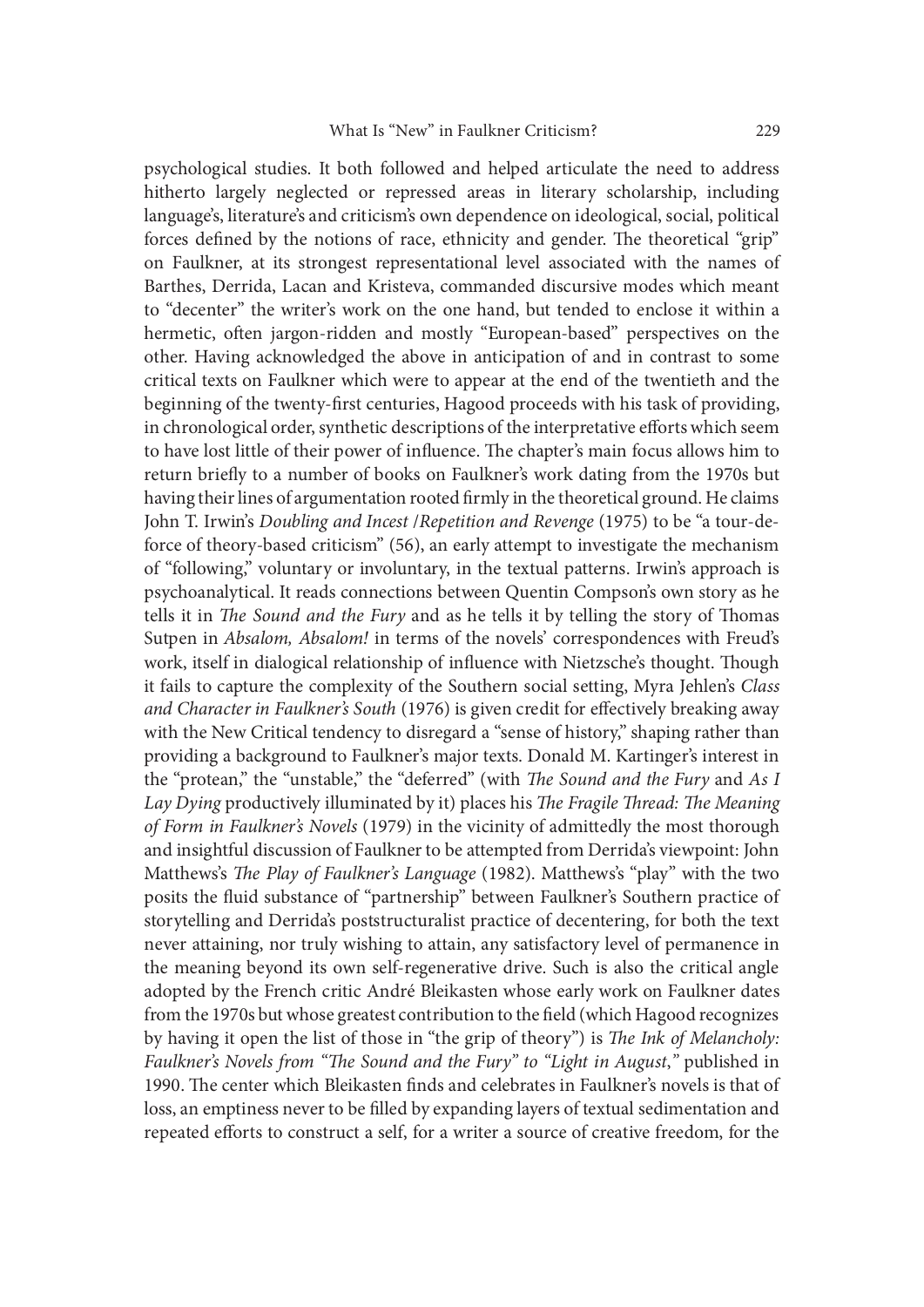text a source of its openness to interpretation.

The deconstruction of the patriarchal structures in the Southern culture became the subject matter of several important books on Faulkner in the 1990s. Hagood quotes a fragment from Minrose C. Gwin's The Feminine and Faulkner: Reading (Beyond) Sexual Difference (1990): "To question Faulkner about those gaps, those ruptures in his text, is simply to follow where he leads; for he has taught us to listen as much to what language does not say as to what it does" (84). The gaps, the raptures, the silenced, as well as the exceeding, the overflowing, the flooded speak of the feminine in Faulkner's (and are read as elements of the feminist theoretical discourse) underlying and undermining the masculinist order. Drawing on feminist criticism, most notably Kristeva's, Deborah Clarke's Robbing the Mother: Women in Faulkner (1994) proposes that central to a new understanding of the role of Faulkner's women characters is "the transformative power of the mother," Faulkner's ability to disrupt stereotypical, cultural constructs by "dissolving boundaries between self and other, semiotic and symbolic" (qtd. in Hagood 92-93). Thus, Faulkner's somewhat offhand remark "if a writer has to rob his mother, he will not hesitate" acquires in itself a strongly symbolic status, but one that expresses his desire (repressed/ criminal?) to take over the "literal creative power" of the mother as a physical body rather than an object of idealization. The feminist approach encounters the tenets of Lacan's theory in Doreen Fowler's Faulkner: The Return of the Repressed (1997). Acknowledging her indebtedness to Irwin's strategy, Fowler attempts another intertextual reading: in hers, Lacan's key concepts (the mirror stage, the imaginary, the symbolic, the Name-of-the-Father) become exemplified and explained by giving insights into and finding their relevance to Faulkner's life and Faulkner's writings. In Hagood's final commentary, while some will see in Fowler's method acts of "tortur[ing] a text to the point it will admit to anything," he is ready to recognize the importance of the effort it makes to reveal what he calls the text's "deep psychology" (95).

Eric Sundquist's Faulkner: The House Divided from 1983 was one of the first critical texts to deal predominantly with the issue of race in Faulkner's writings. For the purpose of discussing Faulkner's preoccupation with the effect of slavery, the book favors Light in August, Absalom, Absalom! and Go Down, Moses over Faulkner's earlier works, their achievement measured by the gravity of the writer's confrontation with the experience of the South. The year 1983 also saw the publication of Thadious M. Davis's Faulkner's "Negro": Art and the Southern Context, the significance of the word "Negro" organizing the book's critical argument in the function of the basic signifier, a cultural, white man's concept antedating the use of the word "black," belonging properly to the historical and social context at the time Faulkner wrote his fictions and of the time Faulkner wrote about. In Davis's commentary, Hagood notices, "the Negro" "represents both division in society and paradoxically also wholeness—a connection and a disconnect between the two races" (63).

The deconstructive and decentering tendencies in following Faulkner criticism over the two decades in "the grip of theory" relate also to the revision of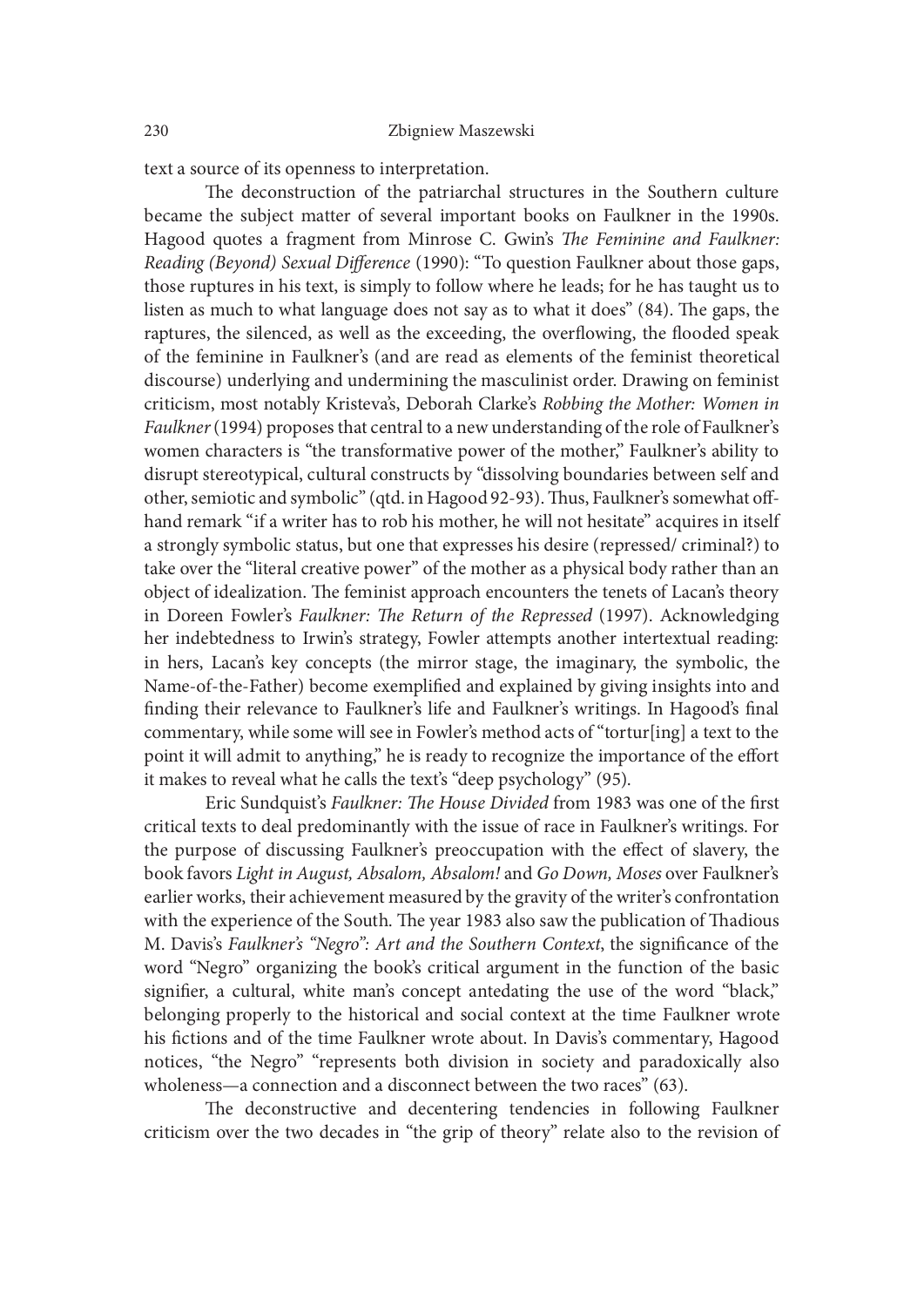attitudes towards the very concept of the Faulkner canon. Hans H. Skei, James B. Carothers and James Ferguson brought to attention Faulkner's short stories, their autonomy and their interconnectedness in relation to each other and to Faulkner's novels (sometimes revised and incorporated into them), generally, rightly or wrongly, believed to be of superior artistic value. A strong contribution to the broadening scope of Faulkner criticism was made by Judith L. Sensibar's The Origins of Faulkner's Art (1984). The originality of Sensibar's study consists in demonstrating how enlightening for following his literary career is an in-depth examination of Faulkner's early poetry (*The Lilacs, Visions of Spring*) and of the play he himself illustrated (*The* Marionettes), the two sharing the Pierrot figure which, although discarded together with the writer's poetic and dramatic experiments, continues to wear various masks and give multiple voices to Faulkner's characters in his mature fictions. In a fragment from the book quoted in Following Faulkner, it is interesting to notice again how its critical argument benefits from the perception of antithetical drives informing Faulkner's aesthetic vision (a possible claim for its greatness as much an indicator of its "rambling" quality): one to "distill" and the other to "tell a tale."

The chapter "Global Faulkner" opens with a proposition that much of what has been written on Faulkner at the beginning of the twenty-first century remains under the sign of "Faulkner and \_\_\_\_\_," the new being the name or the concept following \_\_\_\_\_\_. It is, like so much else in the domain of the critical, academic commentary, a political sign, and in the sense of the "global contextualization of Faulkner," it answers the need to turn away from traditional, often "nationalistic" ways of seeing in Faulkner a representative American Southern writer, including those which privilege the European prism. The new terms which appear in Hagood's book to account for the change in the development of Faulkner studies are New Southernists and the Global South, the first referring to commentators seeking more nuanced and diversified approaches, the second to the perspective they endorse. The terms place Faulkner in a somewhat defensive position. As Hagood eloquently puts it: "in a time when interest in white male writers paled before that in non-English-descended, nonwhite, nonmale writers of a variety of ethnicities and races, tweedy, silver-haired Faulkner looked dull at best and representative of smug empowerment itself, an apotheosis of oppressive, conservative, dominant culture" (102). Interestingly, one of the early voices which came to the rescue is that of the black Martinique writer, Édouard Glissant, whose Faulkner, Mississippi (originally published in French in 1996, translated into English in 1999) discovers connections between the experience of the United States South and the experience of the Caribbean. In the presentations of books which in the chapter begins with Glissant's, Faulkner may actually seem to take a second place in relation to the field his name is associated with and his work helps to define in a yet unexplored, or from today's viewpoint not properly explored context. The elusiveness of Faulkner's meaning becomes its inclusiveness.

According to Richard Godden's Fictions of Labor: William Faulkner and the South's Long Revolution (1997), Faulkner's work is "best understood" through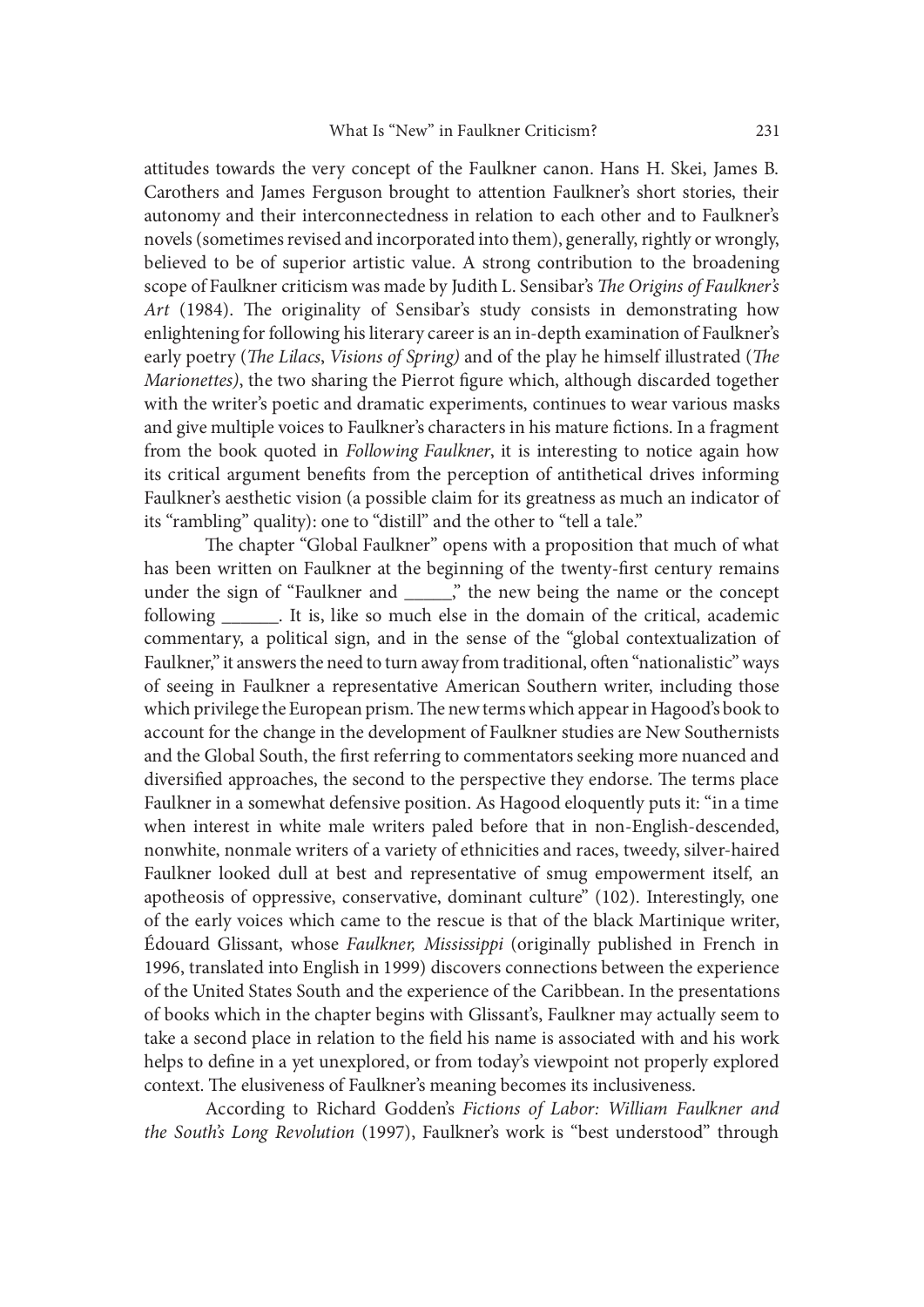an analysis of a historically and racially determined "labor trauma," a change in the patterns of interdependency between the white landowner and the black slave and sharecropper, a change defined by Godden as "a primal scene of recognition during which white passes into black and black passes into white along perpetual tracks necessitated by a singular and pervasively coercive system of production" (qtd. in Hagood 104). In Faulkner and the Discourses of Culture (2005), Hagood writes, Charles Hannon "contextualizes Faulkner's polyvocal fictional texts with the extratextual discourses of their moment" (in the praised "uncanonical" discussion of The Unvanquished opposing that of the Agrarians with W. E. B. Du Bois's) as well as with the current discourses on race, class and labor applying to Faulkner's texts "a cultural materialist lens" (112-113). Hosam Aboul-Ela's Other South: Faulkner, Coloniality and the Mariátegui Tradition (2007) equates the Global South approach to Faulkner with the postcolonial reading of the economic factor as understood by the Peruvian José Carlos Moriátegui and his followers. Recent revisits to and revisions of Faulkner's biography include Judith L. Sensibar's Faulkner and Love: The Women Who Shaped His Art (2009) and Philip Weinstein's Becoming Faulkner: The Art and Life of William Faulkner (2010). Sensibar re-writes the stories of Faulkner's mother, Maud Butler Faulkner, his wife, Estelle and the African American woman, Caroline Barr, known as "Mammy." The stories may not have been re-written had it not been for the presence of the name of the writer in the title's initial position, yet the critic's focus is invariably, and especially with reference to what has been said or not said about Estelle, on the women's lives. Weinstein's speculation on "becoming" as "the uncertainty of the present moment" invites the potential reader to join him on an imaginative and factual journey into Faulkner's life in which Weinstein's own voice takes the risk of becoming one with his subject's own experience ("All he [Faulkner] knew for sure was that he could not move, though he could not remember why. Where was he anyway?" (qtd. in Hagood 124)). In a sense, the reader's interest in Faulkner's life (is it not taken for granted?) must "become" her interest in the way Weinstein is telling it. Published in 2017, Hagood's account of studies devoted to Faulkner's biography could not include André Bleikasten's William Faulkner: A Life Trough Novels, translated into English in the same year (in France published in 2007). Among other books "Global Faulkner" devotes more space to are: James Watson's William Faulkner: Self-Presentation and Performance (2000), Karl Zender's Faulkner and the Politics of Reading (2002), Ted Atkinson's Faulkner and the Great Depression: Aesthetics, Ideology and Cultural Politics (2006), Hagood's own Faulkner's Imperialism: Space, Place, and the Materiality of Myth (2008), and Cadace Waid's The Signifying Eye: Seeing Faulkner's Art (2013). The last one deserves special attention for its insightful, innovative perceptions of the meaning of Faulkner's drawings (the clock and a male figure by the pond in a 1910 drawing for his mother; Pierrot, Marietta and the shape of the black space between them in a drawing for The Marionettes), anticipating the writer's later fictional patterns.

In the introduction to his book, Hagood insists that it be read as a "narrative,"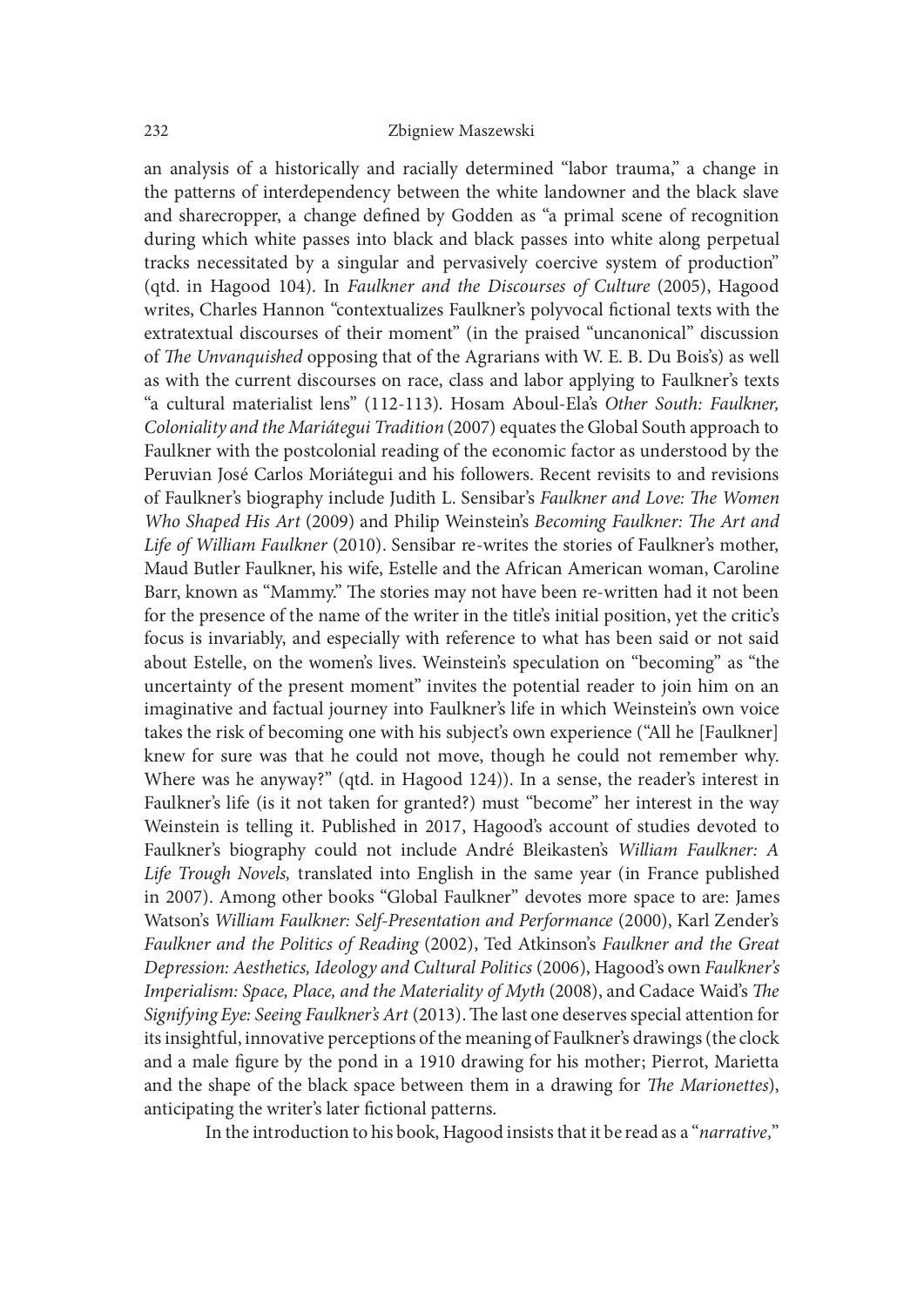chronologically unfolding for organizational and informative clarity, past-oriented (the annual American Literary Scholarship will keep us updated) and selective by necessity. The narrative demonstrates that, branching out and gaining in depth, the field of Faulkner criticism is becoming increasingly more dense. It is that density, reflected by the proliferation of influential names and influential titles in the main parts of the book, that makes the narrative tension fall in its last chapter titled, some might say too ambitiously, "Forecast: Future Trends in Faulkner's Scholarship." This does not surprise, as what these trends might be is simply impossible to know now. The "forecast" (not an "epilogue") is actually the assumption, well-grounded in the past and returning to the primary idea behind Hagood's whole project, that Faulkner scholarship will not cease to productively intersect with other disciplines in responding to intellectual challenges of our time. In a sequence of paragraphs the "forecast" lists and brie{y explains exemplary areas of current interest: disability studies, studies of whiteness, so called "nonhuman" and "thing" studies, queer studies, film and popular culture studies (the last, understandably, seeking some energizing support from the "undead" in Faulkner). Finally, Hagood acknowledges the role of digital platforms in giving unprecedented access to Faulkner's texts and texts on Faulkner, allowing the internet users to catalogue and order as well as to see unexpected patterns and hidden connections.

Hagood wrote an engaging, at times compelling narrative. Packed with information, it is relatively fast-paced. His is a "telescoping" rather than "defining" eye. It particularizes in its attention to telling details in individual perspectives and it generalizes in its perception of the benefits of periodization, chronology, ideological and theoretical background. Its undoubted merit is the ability to provide brilliantly concise, scholarly rigorous but also clear, highly approachable framework to the parts and to the whole. Knowing that the processes through which components build up a picture often communicate a sense of conflict and contradiction, his authorial eye tries to offer balanced views and avoid strongly polemical approach without resigning entirely from the pleasure of expressing personal appreciation or the lack of it. In any case, to be chosen for the commentary (and some texts are not), the critical material must seem important for the author. It is because Following Faulkner succeeds in achieving what it aims at that it occasionally tends to be repetitive. The responsibility of doing justice to every new text under analysis is naturally helped by such words as "but," "although," and their variants to control the argumentative construct. Readers may find a little puzzling the frequent use, sometimes more than twice on a page, of the word "moment," as in: "Faulkner's moment," "the historical moment of Thomas Sutpen," "Faulknerian scholarly climate of the moment," "Brook's moment," "the shit of its [the book's] moment," "Faulkner plugged into a forward-moving modern moment," "conservative societal ideals of its moment," "our moment" etc. There are simply too many "moments" here, however deliberately the word is used to denote a specific social, political and cultural context and even though it is from the accumulation of such key moments of critical focus that Hogood's book gathers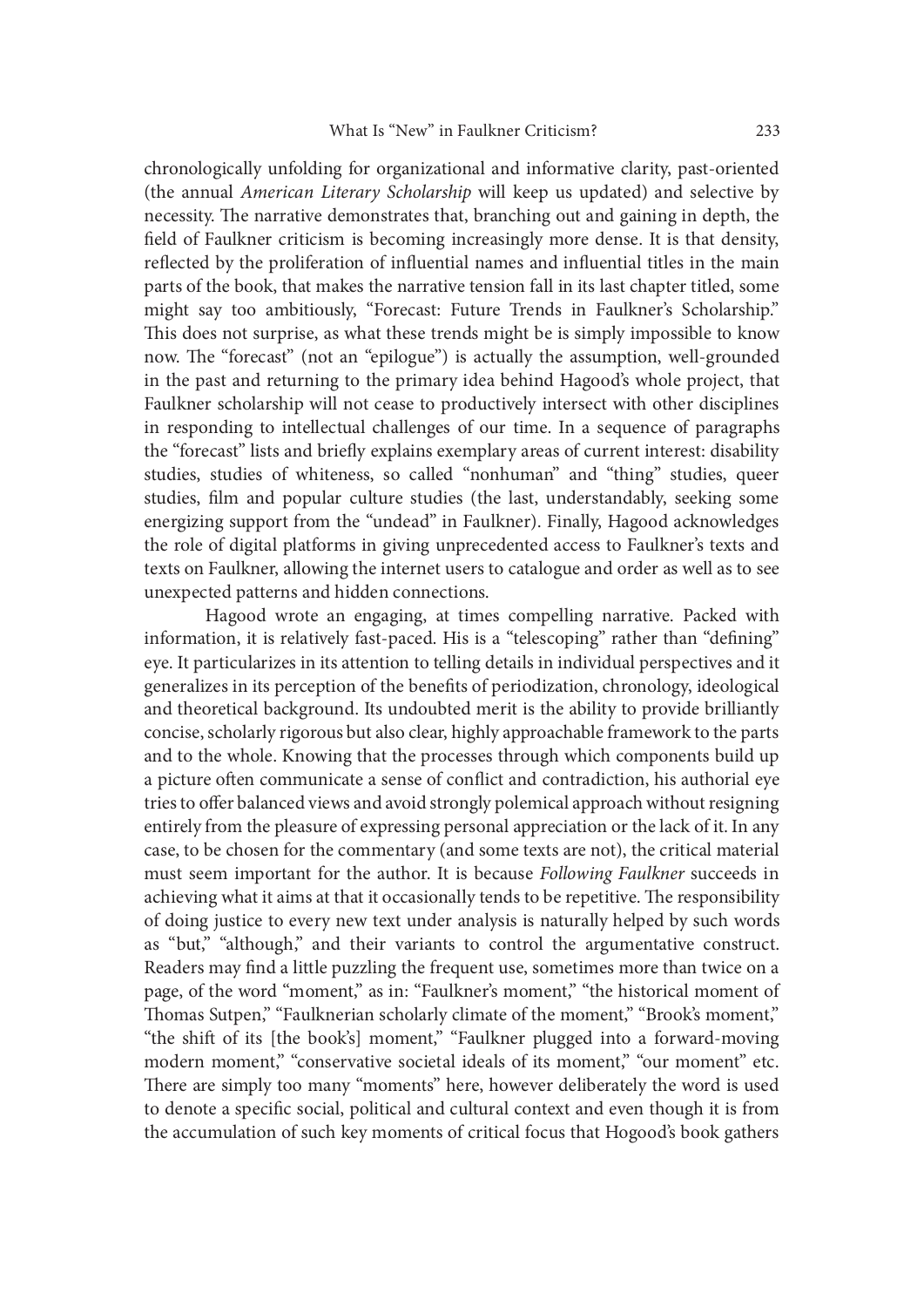its momentum.

Hagood's Following Faulkner belongs to the series Studies in American Literature and Culture: Literary Criticism in Perspective, published by Camden House. As in the case of Laurence W. Mazzeno's The Critics and Hemingway, 1924-2014: Shaping an American Literary Icon (reviewed in these pages in vol. 10, 2016), the question one may want to ask oneself concerns the book's "target audience." A note from the Editor explains that studies appearing in the series are intended: "to address a readership consisting of scholars, students of literature at the graduate and undergraduate level, and a general reader." This particular contribution to the series may have a better chance with the middle group than with the other two. If a scholar shows his or her ignorance about the proper context in which to put an argument or a quotation, Hagood writes in the introduction, the scholar's "credibility could be compromised" (1) (they will see their colleagues' eyebrows raised? be less likely to be invited to conferences and get their articles published? have their academic status threatened?). Surely, not many of them would be willing to admit their need to give Following Faulkner a close reading for such reasons. It is the students who, by definition, as it were, would/should welcome the opportunity of having their "awareness of what to say and how to say it" significantly deepened by what the book has to say. Following Faulkner will be their helpful, although at times demanding, guide to Faulkner studies. The first pages of each chapter provide rather studentfriendly introductions to critical theory, should the students still find that territory unfamiliar and threatening. As for "a general reader," who is she that one immediately gets to like her? The feeling one sometimes has when reading Following Faulkner is that for all its scholarly seriousness and for all the sublimated level of satisfaction its discourse may give, somehow it misses "a general reader." There are signs of it in fragments of Hagood's text where it loosens its logical and balanced grip and lets in some fresh air. When, for example, he writes about Sally Wolff's discovery of Francis Terry Leak's diary and the old plantation ledgers which Faulkner read before writing Go Down, Moses (Ledgers of History: William Faulkner, an Almost Forgotten Friendship, and an Antebellum Diary, 2010 ), Hagood takes notice of the "unparalleled excitement" of "follow[ing] an author so closely" and Wolff's "wonderful job of conveying that thrill" (126). He seems enthusiastic about Weinstein's attempts to "experience" Faulkner, come into his mind, live "within Faulkner's life," and about Glissant's narrative which "does not participate deeply in the academic conversation" but has "an impressionistic way" of "relating experience" (103). Or, he includes a lengthy quote from the opening pages of Fiction's Inexhaustible Voice: Speech and Writing in Faulkner (1989), where Stephen M. Ross recalls his "epiphany:" sitting on a campus bench and thinking about Quentin Compson, he lets his thoughts be filled with the students' many voices around him and then becomes ready to embrace what is "new to [him]," "a greater comprehension of the effect Faulkner had on [him]." In Hagood's commentary: "Ross's anecdote, I think, shows how a deep listening to one's own self, which may take some time, can eventually bring forth the answer,